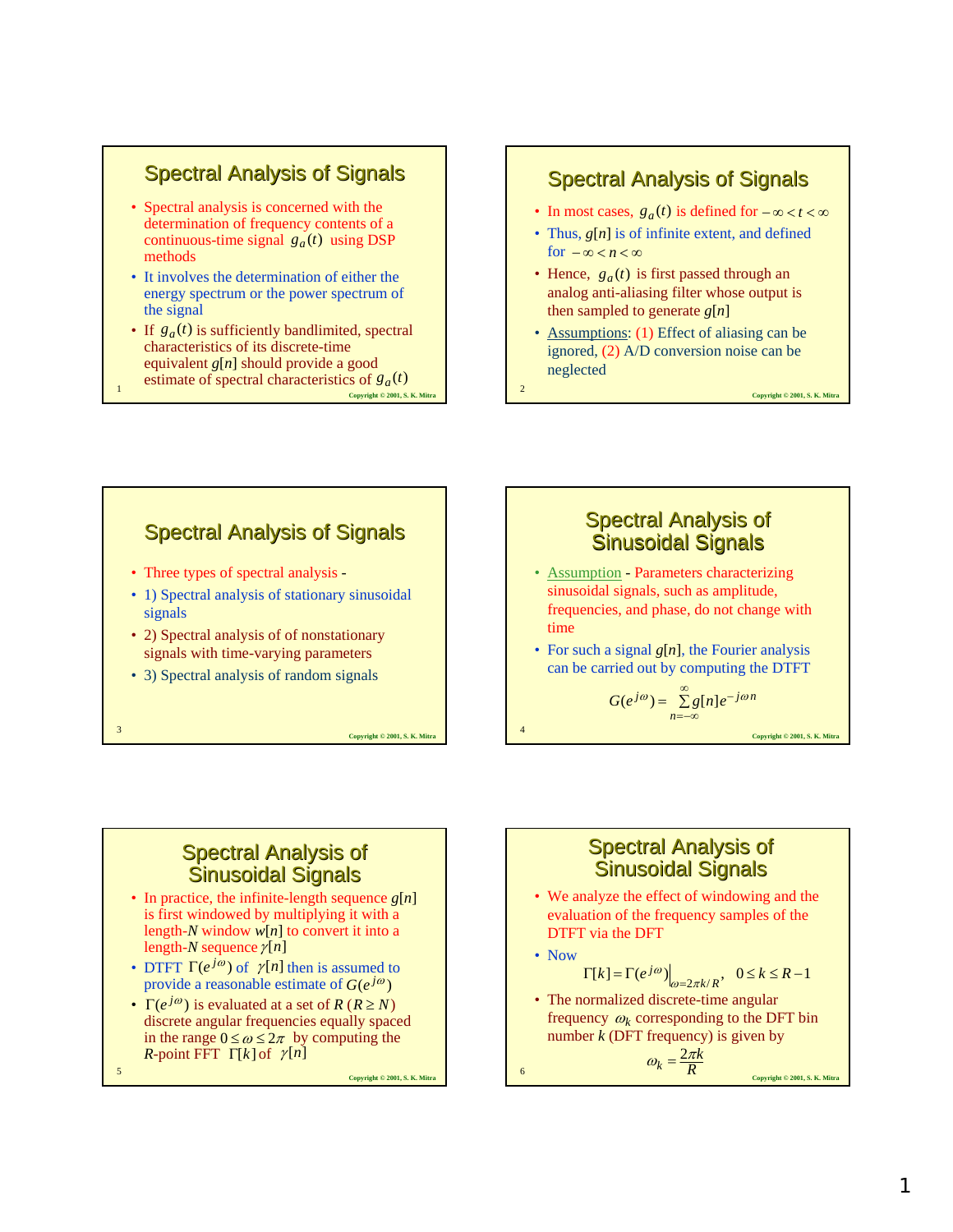• The continuous-time angular frequency corresponding to the DFT bin number *k* (DFT frequency) is given by

$$
\Omega_k = \frac{2\pi k}{RT}
$$

• To interpret the results of DFT-based spectral analysis correctly we first consider the frequency-domain analysis of a sinusoidal signal

Copyright © 2001, S. K. Mitr



### **Spectral Analysis of** Sinusoidal Signals

- $G(e^{j\omega})$  is a periodic function of  $\omega$  with a period  $2\pi$  containing two impulses in each period
- In the range  $-\pi \leq \omega \leq \pi$ , there is an impulse at  $\omega = \omega_o$  of complex amplitude  $\pi e^{j\phi}$  and an impulse at  $\omega = -\omega_o$  of complex amplitude  $\pi e^{-j\phi}$
- To analyze *g*[*n*] using DFT, we employ a finite-length version of the sequence given by  $\gamma[n] = \cos(\omega_0 n + \phi), \ 0 \le n \le N - 1$

**Copyright © 2001, S. K. Mitra** <sup>9</sup>



- Example Determine the 32-point DFT of a length-32 sequence *g*[*n*] obtained by sampling at a rate of 64 Hz a sinusoidal  $\frac{g_a(t)}{g_f(t)}$  of frequency 10 Hz
- Since  $F_T = 64$  Hz is much larger than the Nyquist frequency of 20 Hz, there is no aliasing due to sampling



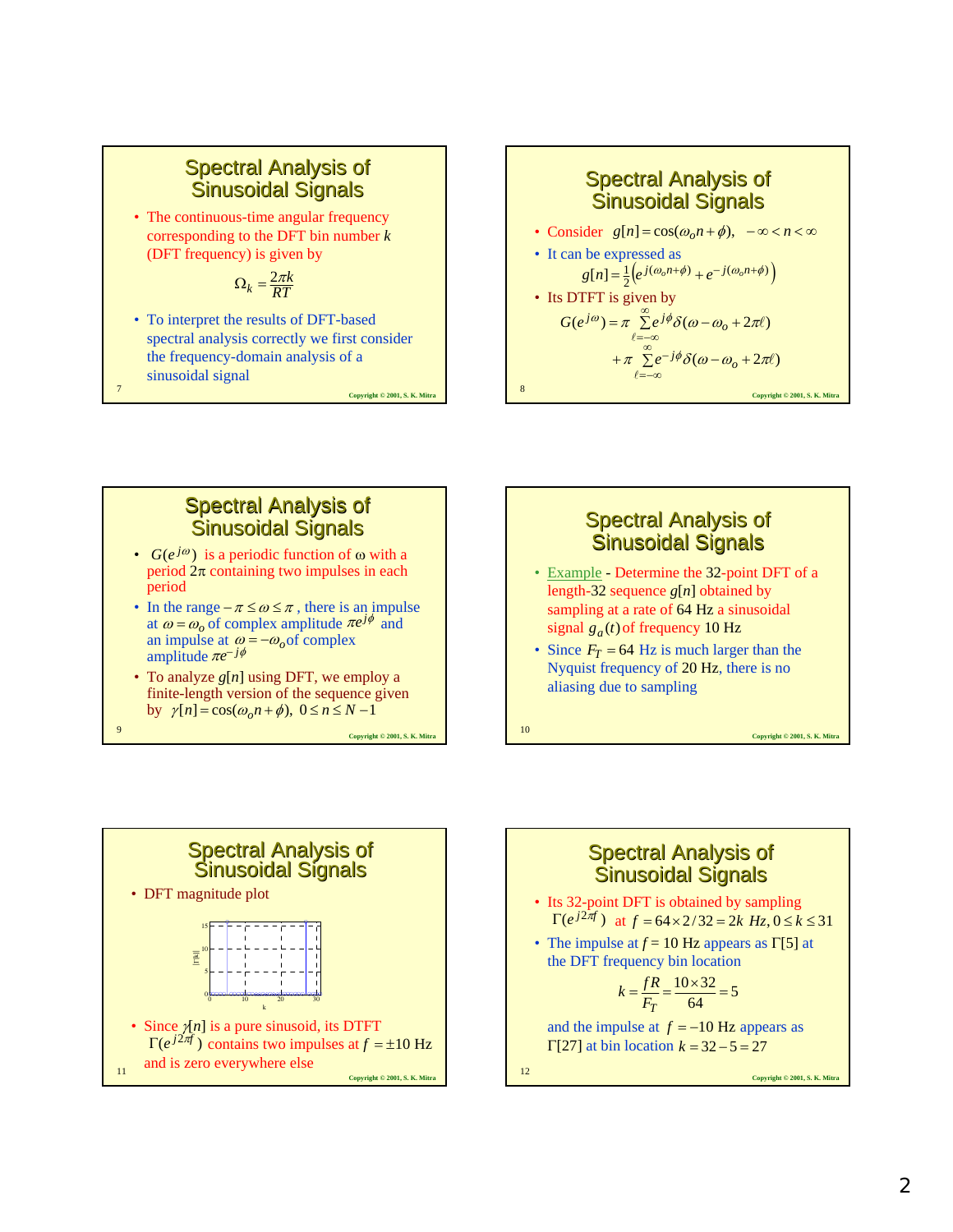• Note: For an *N*-point DFT, first half DFT samples for  $k = 0$  to  $k = (N/2) - 1$ corresponds to the positive frequency axis from  $f = 0$  to  $f = F_T/2$  excluding the point  $f = F_T/2$  and the second half for  $k = N/2$  to  $k = N - 1$  corresponds to the negative frequency axis from  $f = -F_T/2$  to  $f = 0$ excluding the point  $f = 0$ 

**Copyright © 2001, S. K. Mitra** <sup>13</sup>

### Spectral Analysis of Sinusoidal Signals • Example - Determine the 32-point DFT of a length-32 sequence γ[*n*] obtained by sampling at a rate of 64 Hz a sinusoidal  $x_a(t)$  of frequency 11 Hz

• Since  $\gamma[n]$  is a pure sinusoid, its DTFT  $\Gamma(e^{j2\pi f})$  contains two impulses at  $f = \pm 11$  Hz and is zero everywhere else

**Copyright © 2001, S. K. Mitra** <sup>14</sup>





### **Spectral Analysis of Sinusoidal Signals**

- The phenomenon of the spread of energy from a single frequency to many DFT frequency locations is called **leakage**
- To understand the cause of leakage, recall that the *N*-point DFT Γ[*k*] of a length-*N* sequence  $\gamma[n]$  is given by the samples of its  $\overline{\text{DTFT}}$  Γ( $e^{j\omega}$ ):

$$
\Gamma[k] = \Gamma(e^{j\omega_k})\Big|_{\omega_k = 2\pi k/N}, 0 \le k \le N - 1
$$

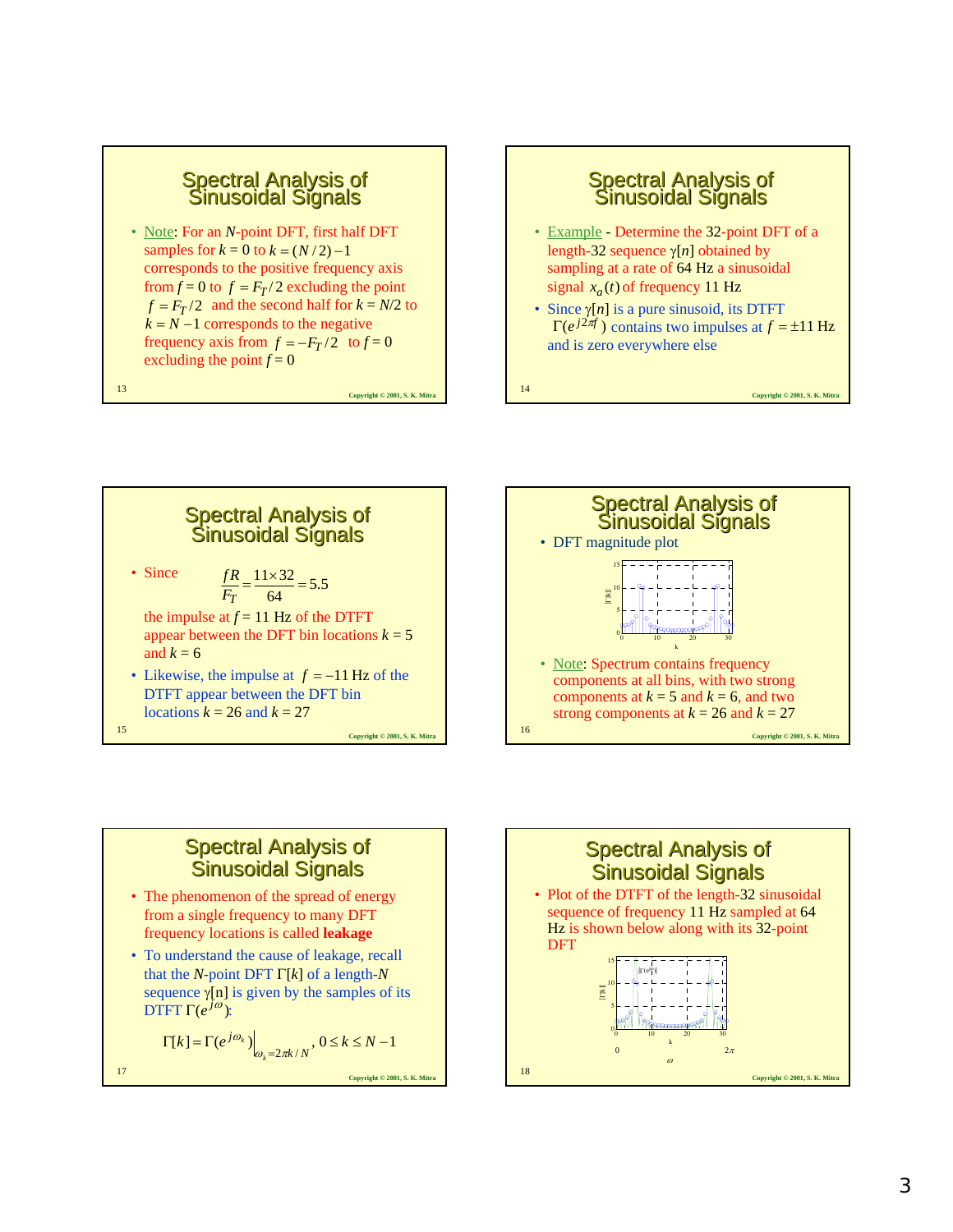

- The DFT samples are indeed obtained by the frequency samples of the DTFT
- Now the sequence

 $\gamma[n] = \cos(\omega_0 n + \phi), \ 0 \le n \le N - 1$ 

has been obtained by windowing the infinite-length sinusoidal sequence *g*[*n*] with a rectangular window *w*[*n*]:

$$
w[n] = \begin{cases} 1, & 0 \le n \le N-1 \\ 0, & \text{otherwise} \end{cases}
$$
  
<sup>19</sup>

20 **Copyright © 2001, S. K. Mitra Spectral Analysis of** Sinusoidal Signals • The DTFT  $\Gamma(e^{j\omega})$  of  $\gamma[n]$  is given by where  $G(e^{j\omega})$  is the DTFT of *g*[*n*]: and  $\Psi(e^{j\omega})$  is the DTFT of *w*[*n*]:  $\int\limits_0^\pi G(e^{j\varphi})\Psi(e^{j(\omega-\varphi)})d\varphi$  $\Gamma(e^{j\omega}) = \frac{1}{2\pi} \int_{-\infty}^{\infty} G(e^{j\varphi}) \Psi(e^{j(\omega-\varphi)}) d\varphi$ 1  $\Psi(e^{j\omega}) = e^{-j\omega(N-1)/2} \frac{\sin(\omega N/2)}{\sin(\omega N/2)}$  $(e^{j\omega}) = \pi \sum e^{j\varphi} \delta(\omega - \omega_o + 2\pi\ell)$  $\ell$  $G(e^{j\omega}) = \pi \sum_{\ell=-\infty}^{\infty} e^{j\phi} \delta(\omega - \omega_o + 2\pi\ell)$ <br> $+ \pi \sum_{\ell=-\infty}^{\infty} e^{-j\phi} \delta(\omega + \omega_o + 2\pi\ell)$ 



## **Spectral Analysis of** Sinusoidal Signals

- Its DTFT  $\Gamma(e^{j\omega})$  is obtained by frequency shifting the DTFT  $\Psi(e^{j\omega})$  to the right and to the left by the amount  $0.172 \times 2\pi = 0.344\pi$ , adding both shifted versions and scaling the sum by a factor of 1/2
- In the frequency range  $0 \le \omega \le 2\pi$ , which is one period of the DTFT, there are two peaks, one at  $0.344\pi$  and the other at  $2\pi(1-0.172)$  $=1.656\pi$



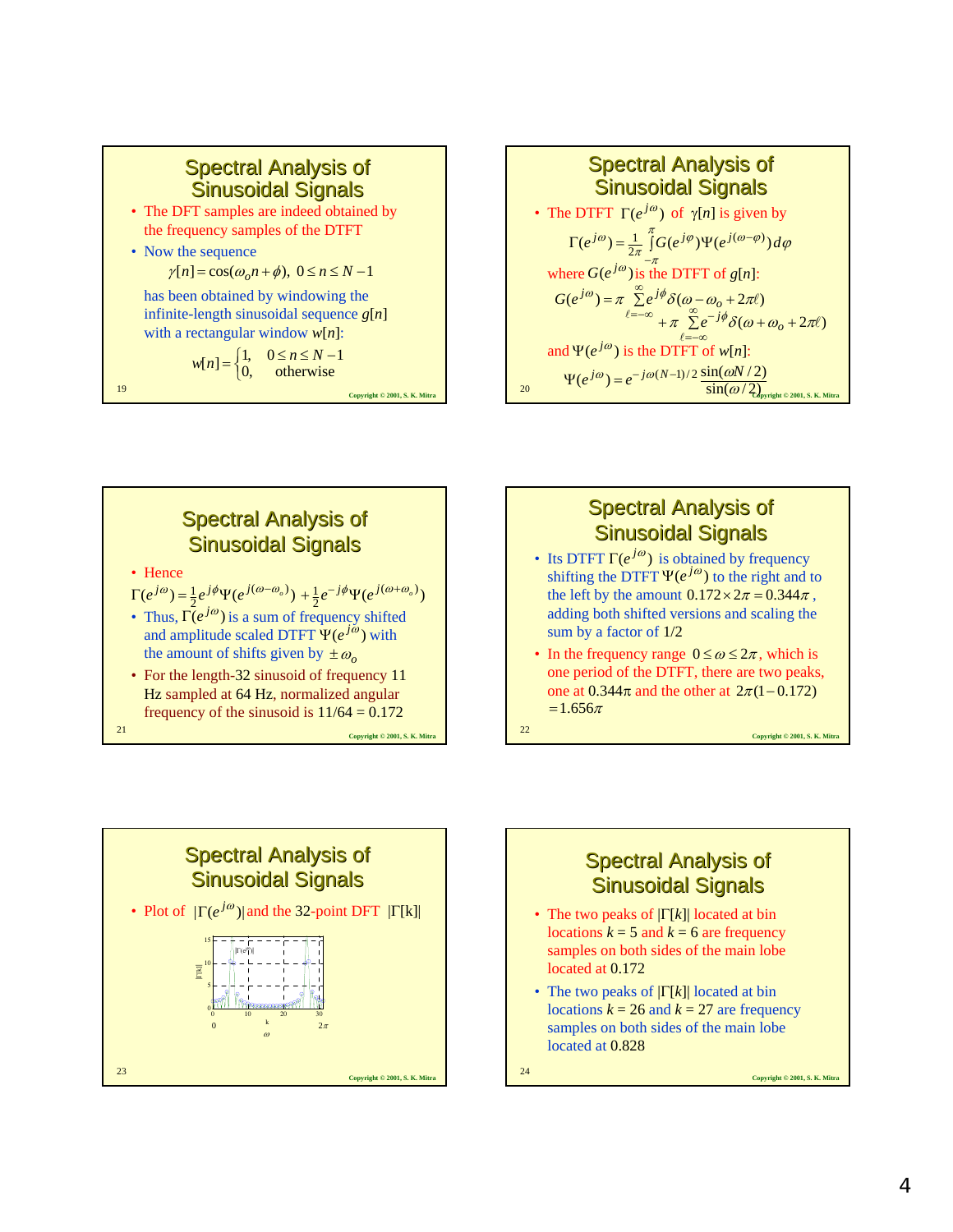- All other DFT samples are given by the samples of the sidelobes of  $\Psi(e^{j\omega})$  causing the leakage of the frequency components at to other bin locations with the amount of leakage determined by the relative amplitudes of the main lobe and the sidelobes
- Since the relative sidelobe level  $A_{s\ell}$  of the rectangular window is very high, there is a considerable amount of leakage to the bin locations adjacent to the main lobes

**Copyright © 2001, S. K. Mitra** <sup>25</sup>



**Spectral Analysis of** 







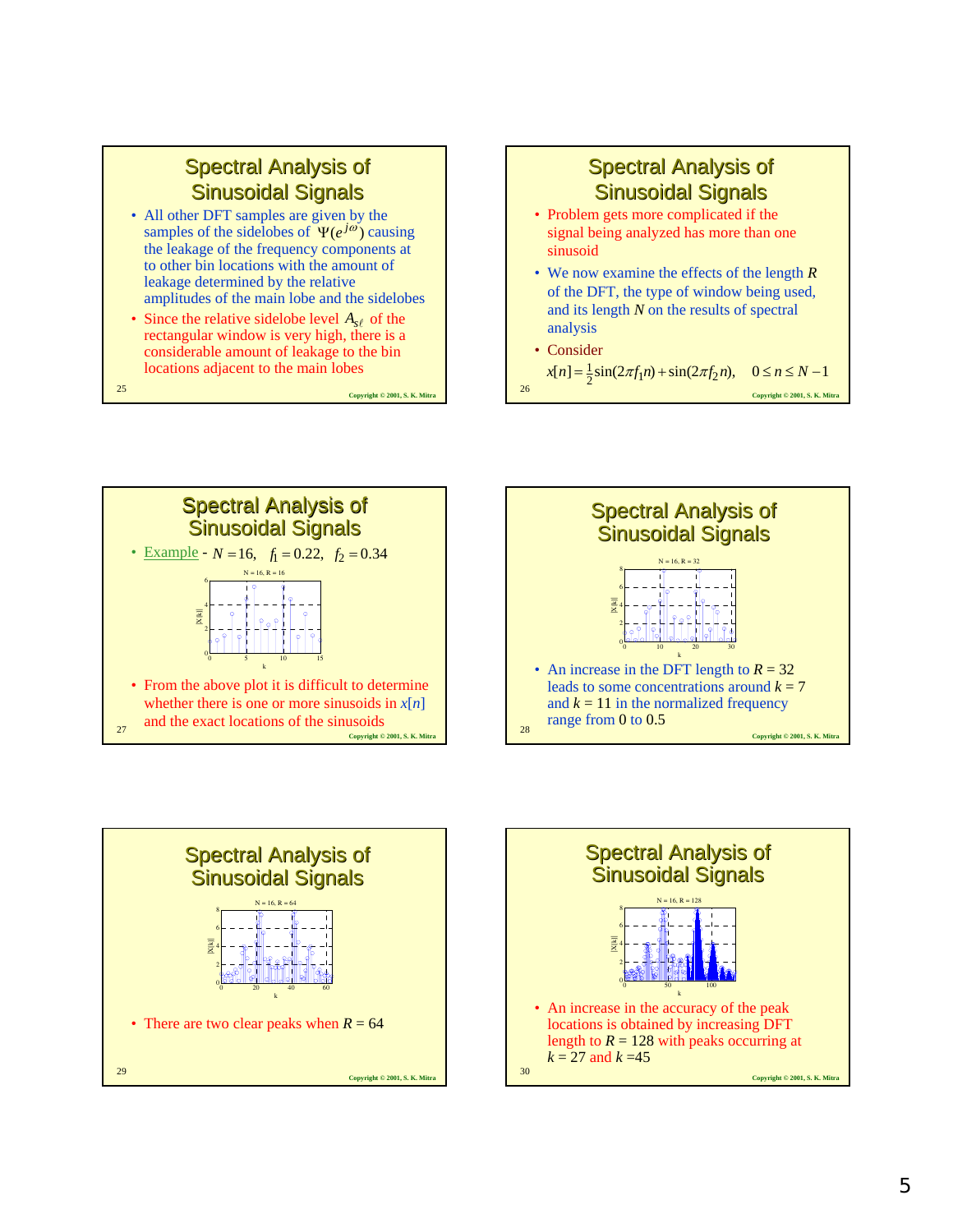- However, there are a number of minor peaks and it is not clear whether additional sinusoids of lesser strengths are present
- General conclusion An increase in the DFT length improves the sampling accuracy of the DTFT by reducing the spectral separation of adjacent DFT samples

**Copyright © 2001, S. K. Mitra** <sup>31</sup>







# **Spectral Analysis of** Sinusoidal Signals

- If there is significant overlap, it will be difficult to resolve the two peaks
- Frequency resolution is determined by the width  $\Delta_{ML}$  of the main lobe of the DTFT of the window
- For a length-*N* rectangular window  $\Delta_{ML} = \frac{4\pi}{2M+1}$ 4  $\Delta_{ML} = \frac{4\pi}{2M + }$
- In terms of normalized frequency, for *N* = 16, main lobe width is 0.125

**Copyright © 2001, S. K. Mitra** <sup>35</sup>



- windowed by a length-16 rectangular window can be resolved if the difference in the frequencies is about half the main lobe width, i.e., 0.0625
- Rectangular window has the smallest main lobe width and has the smallest frequency resolution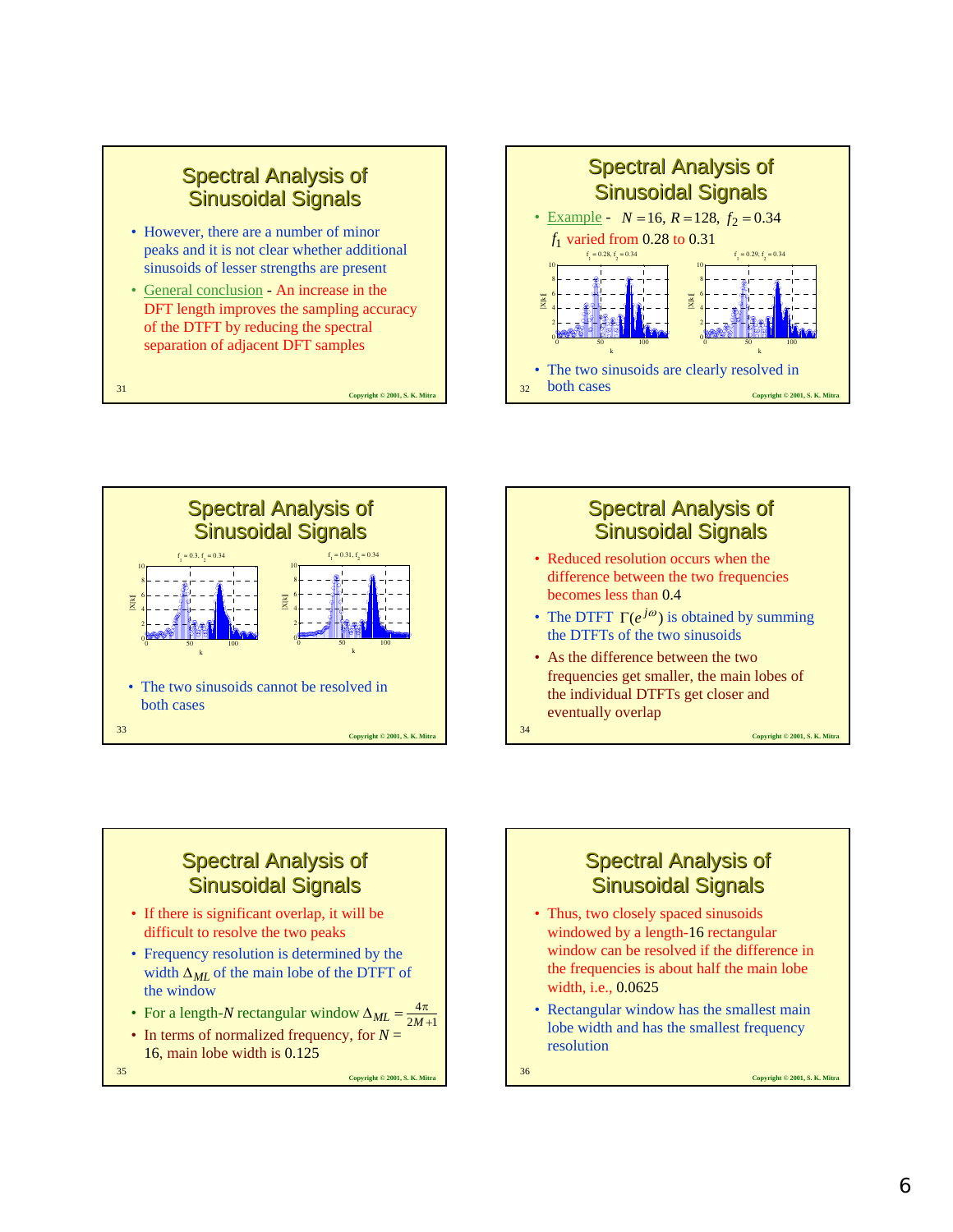

- seen that the large amount of leakage results in minor peaks that may be identified falsely as sinusoids
- Leakage can be reduced by using other types of windows

**Copyright © 2001, S. K. Mitra** <sup>37</sup>







**Copyright © 2001, S. K. Mitra** <sup>40</sup> • In the example considered, the difference is 0.04, which is much smaller



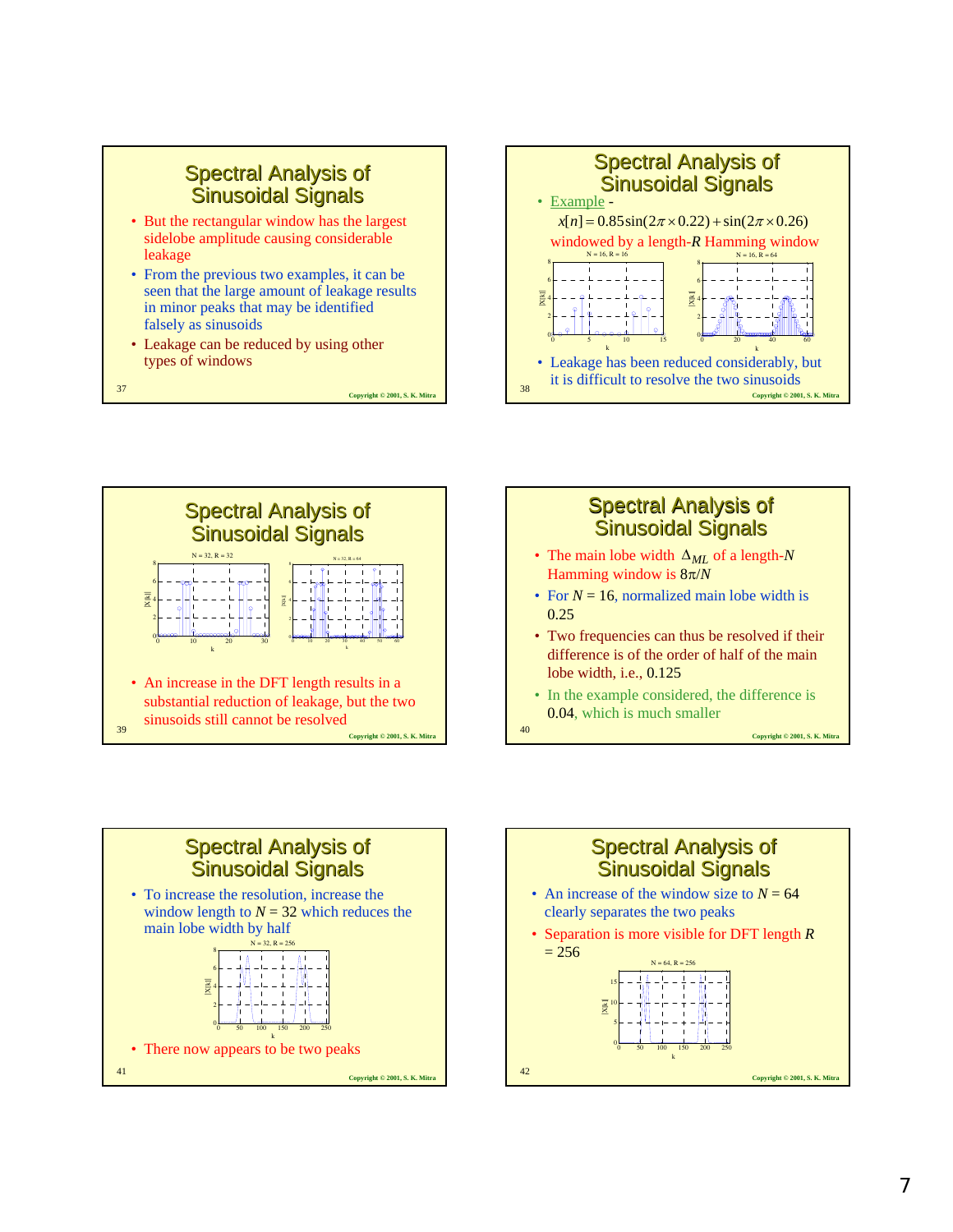- General conclusions Performance of DFTbased spectral analysis depends on three factors: (1) Type of window, (2) Window length, and (3) Size of the DFT
- Frequency resolution is increased by using a window with a very small main lobe width
- Leakage is reduced by using a window with a very small relative sidelobe level

**Copyright © 2001, S. K. Mitra** <sup>43</sup>

### Spectral Analysis of Sinusoidal Signals

- Main lobe width can be reduced by increasing the window length
- An increase in the accuracy of locating peaks is obtained by increasing the DFT length
- It is preferable to use a DFT length that is a power of 2 so that very efficient FFT algorithms can be employed
- An increase in DFT size increases the computational complexity

**Copyright © 2001, S. K. Mitra** <sup>44</sup>

### **Spectral Analysis of Nonstationary Signals**

- DFT can be employed for spectral analysis of a length-*N* sinusoidal signal composed of sinusoidal signals as long as the frequency, amplitude and phase of each sinusoidal component are time-invariant and independent of *N*
- There are situations where the signal being analyzed is instead nonsationary, for which these parameters are time-varying

**Copyright © 2001, S. K. Mitra** <sup>45</sup>

# **Spectral Analysis of Nonstationary Signals**

- Other examples of such nonstationary signals are speech, radar and sonar signals
- DFT of the complete signal will provide misleading results
- A practical approach would be to segment the signal into a set of subsequences of short length with each subsequence centered at uniform intervals of time and compute DFTs of each subsequence
- **Copyright © 2001, S. K. Mitra** <sup>47</sup>



### **Spectral Analysis of Nonstationary Signals**

- The frequency-domain description of the long sequence is then given by a set of short-length DFTs, i.e., a **time-dependent DFT**
- To represent a nonstationary *x*[*n*] in terms of a set of short-length subsequences, *x*[*n*] is multiplied by a window  $w[n]$  that is stationary with respect to time and move *x*[*n*] through the window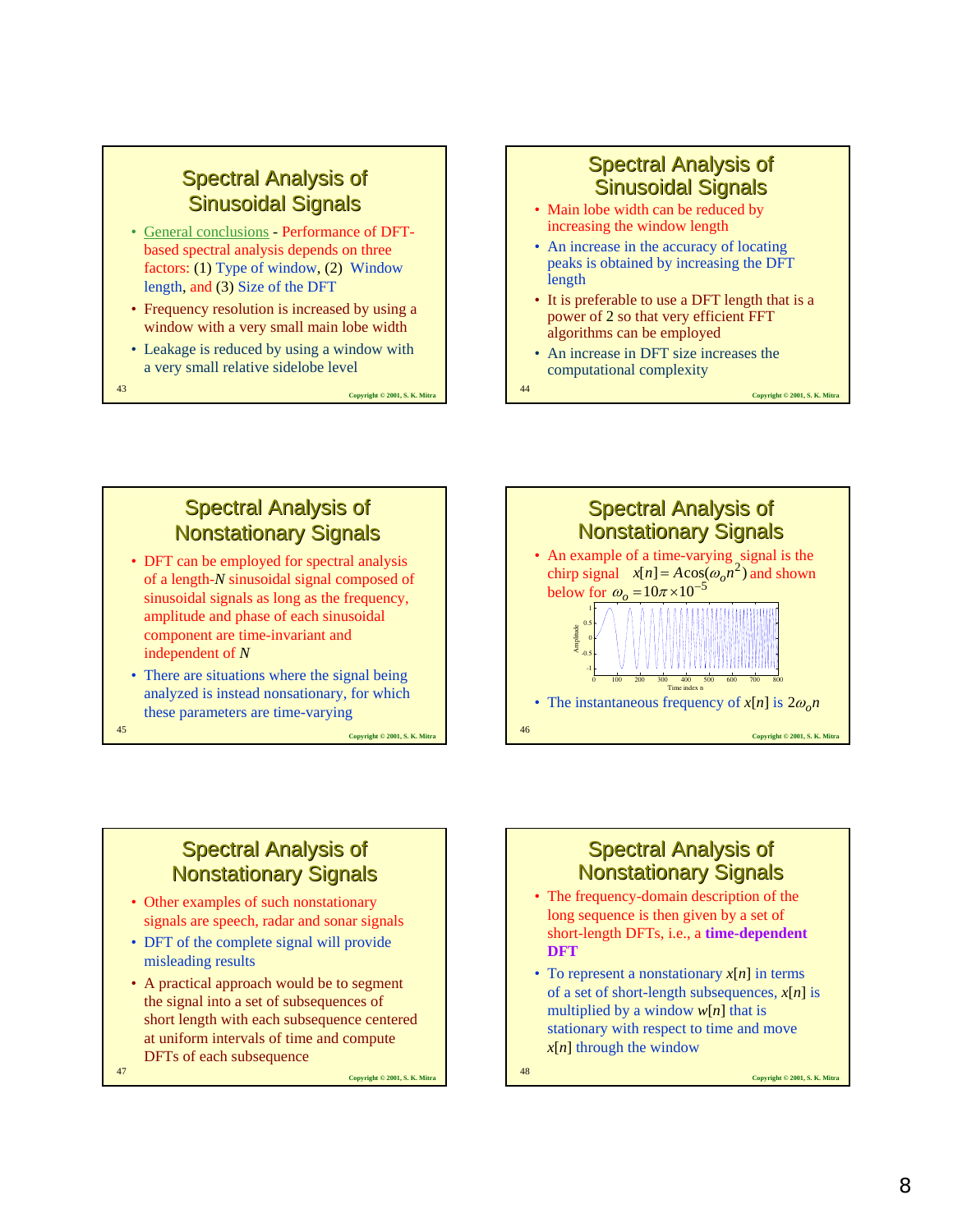







- Even though DTFT of *x*[*n*] exists under certain well-defined conditions, windowed *x*[*n*] being of finite length ensures the existence of any *x*[*n*]
- Function of  $w[n]$  is to extract a finite-length portion of *x*[*n*] such that the spectral characteristics of the extracted section are approximately stationary

**Copyright © 2001, S. K. Mitra** <sup>52</sup>



**Copyright © 2001, S. K. Mitra** <sup>53</sup>

Short-Time Fourier Transform • Often, STFT magnitude is plotted in two dimensions with the magnitude represented by the darkness of the plot • Plot of STFT magnitude of chirp sequence  $x[n] = A\cos(\omega_0 n^2)$  with  $\omega_0 = 10\pi \times 10^{-5}$ for a length of 20,000 samples computed using a Hamming window of length 200



shown next

**Copyright © 2001, S. K. Mitra** <sup>54</sup>

9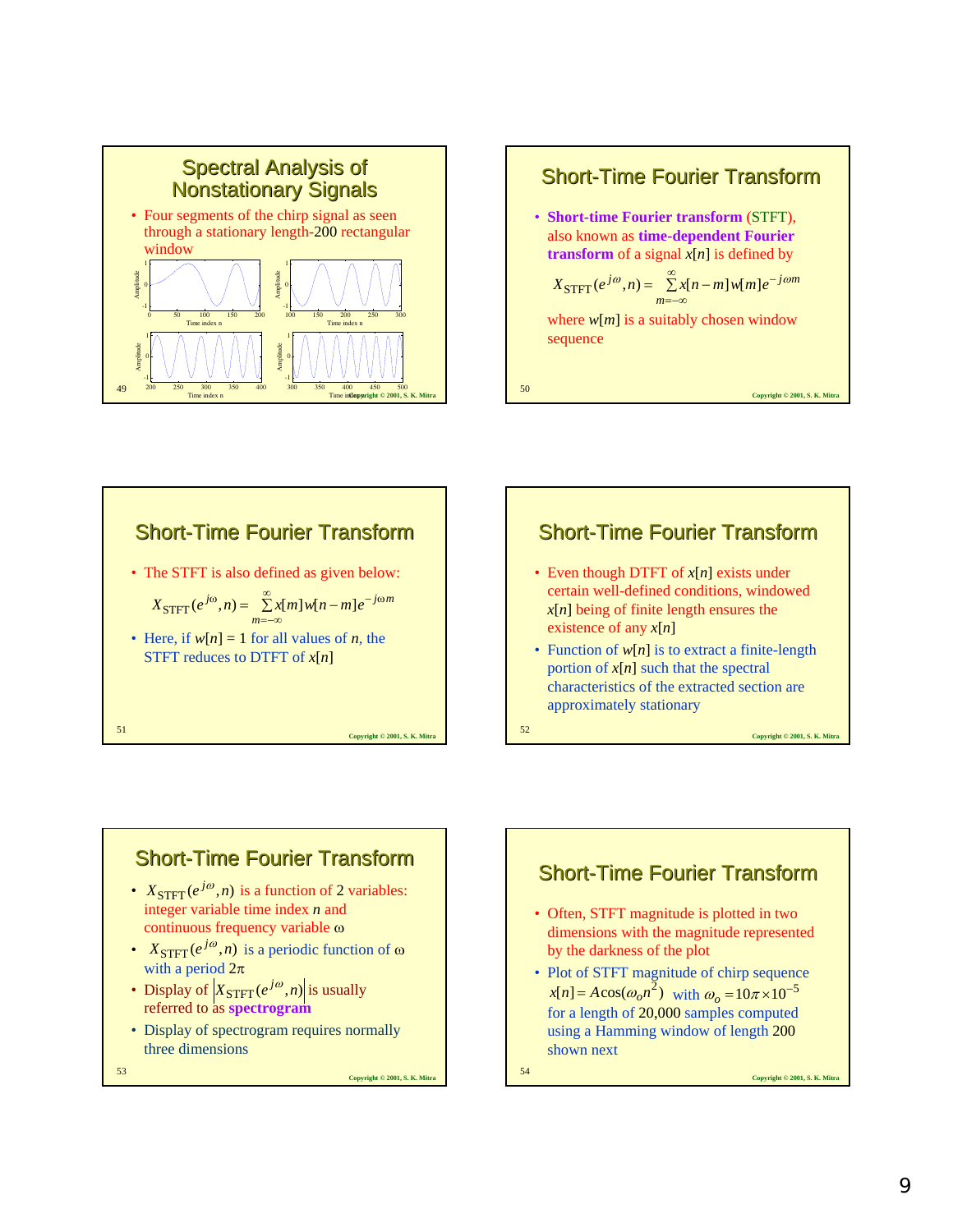







• If  $w[m] \neq 0$ ,  $X_{\text{STFT}}[k, n]$  is simply the *R*point DFT of  $x[n-m]w[m]$ 

**Copyright © 2001, S. K. Mitra** <sup>59</sup>

**Copyright © 2001, S. K. Mitra** <sup>60</sup> Short-Time Fourier Transform •  $X_{\text{STFT}}[k, n]$  is a 2-D sequence and periodic in *k* with a period *N* • Applying the IDFT we get  $-m]w[m] = \frac{1}{N} \sum_{r=1}^{N-1}$ =  $\frac{1}{\mathbf{v}}$   $\frac{1}{\mathbf{u}}$   $\frac{1}{2\pi}$  $\overline{0}$  $[n-m]w[m] = \frac{1}{N} \sum_{N}^{N-1} X_{\text{STFT}}[k,n] e^{j2\pi k m/N},$  $x[n-m]w[m] = \frac{1}{N} \sum_{k=0}^{N-1} X_{\text{STFT}}[k,n] e^{j2\pi k m/N}$  $0 \leq m \leq R-1$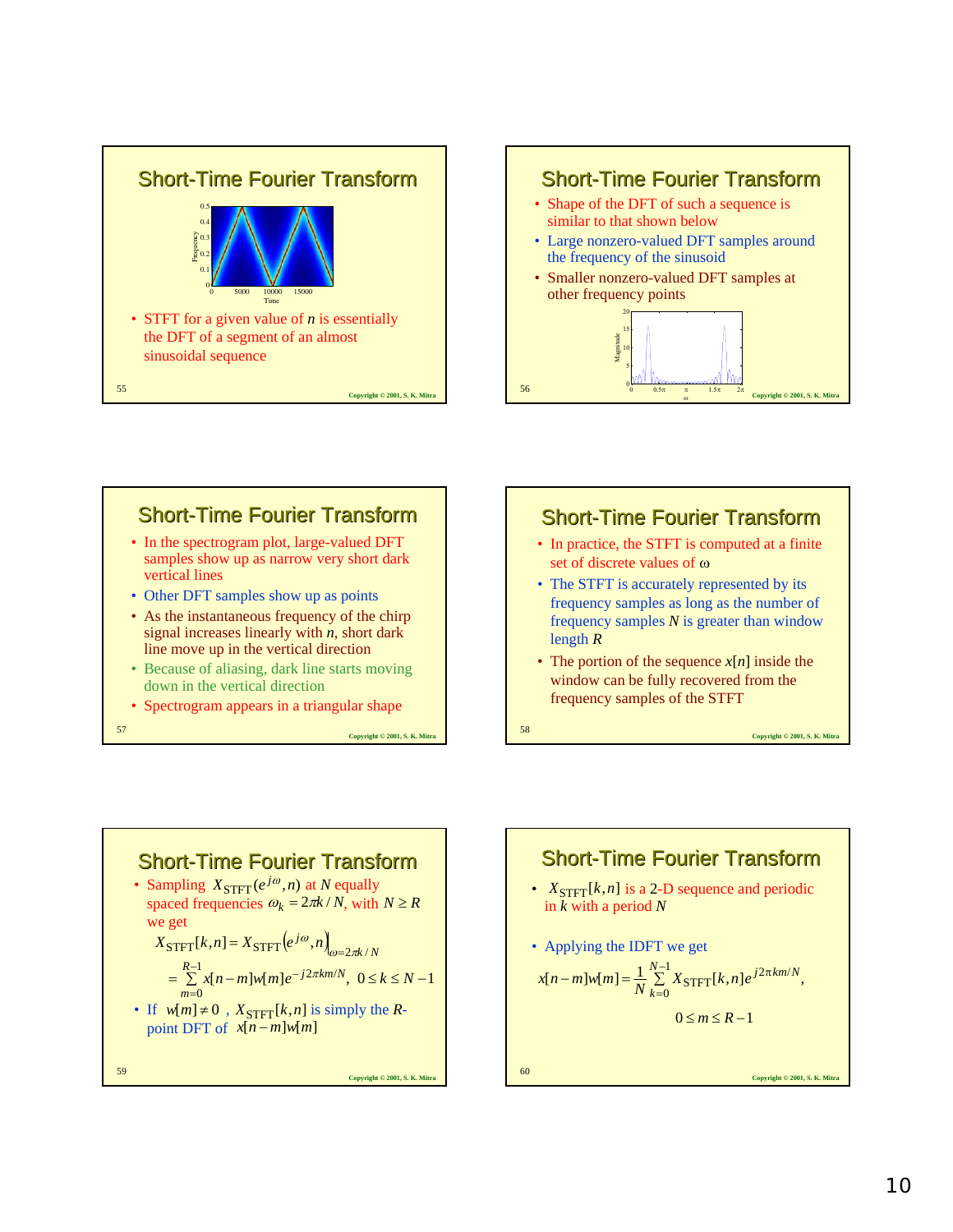